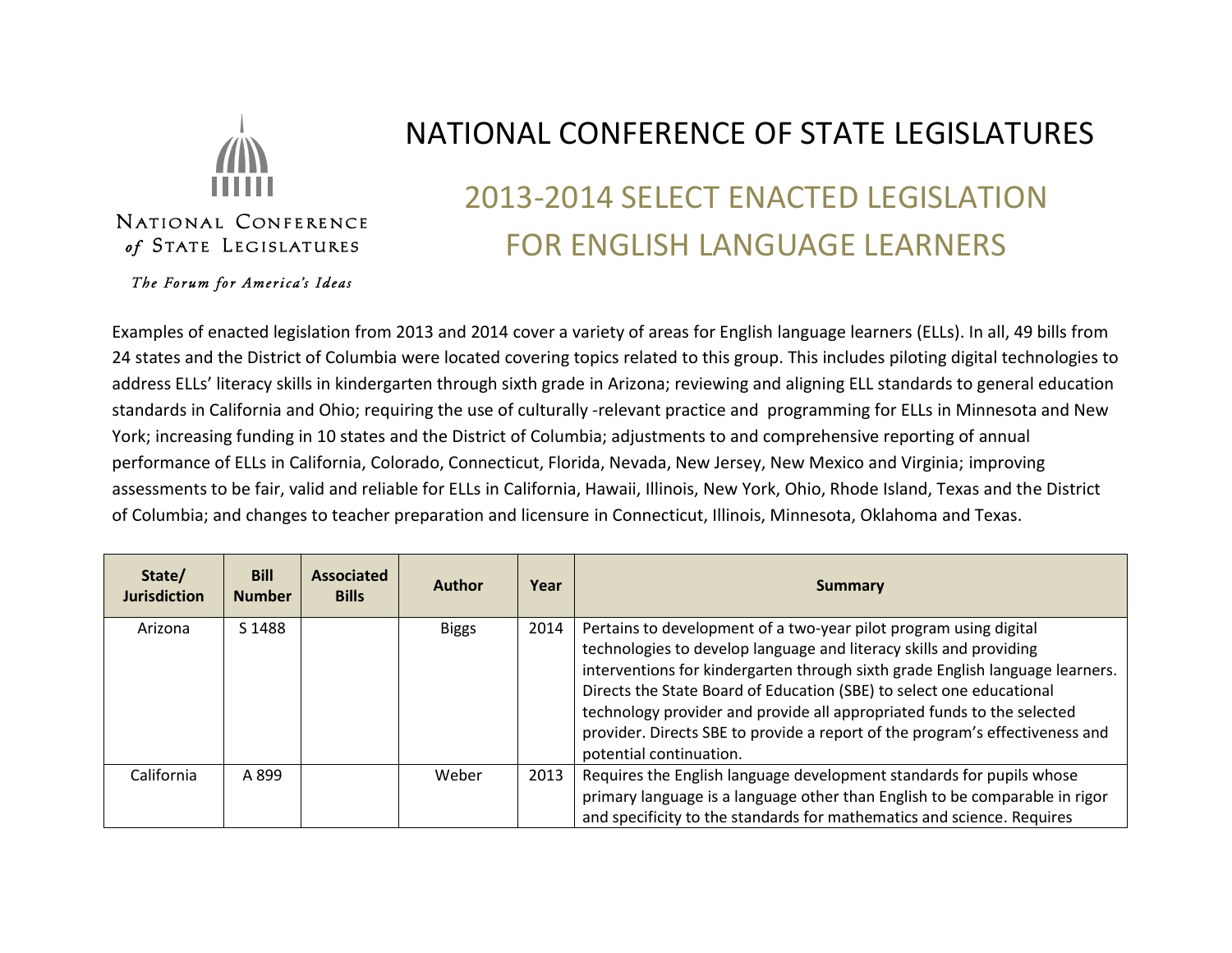| State/<br><b>Jurisdiction</b> | <b>Bill</b><br><b>Number</b> | <b>Associated</b><br><b>Bills</b> | <b>Author</b>                                      | Year | <b>Summary</b>                                                                                                                                                                                                                                                                                                                                                                                                                                                                                                                              |
|-------------------------------|------------------------------|-----------------------------------|----------------------------------------------------|------|---------------------------------------------------------------------------------------------------------------------------------------------------------------------------------------------------------------------------------------------------------------------------------------------------------------------------------------------------------------------------------------------------------------------------------------------------------------------------------------------------------------------------------------------|
|                               |                              |                                   |                                                    |      | convening a group of English language acquisition experts (teachers,<br>administrators, researchers) to review the standards and to make<br>recommendations for improving rigor and specificity.                                                                                                                                                                                                                                                                                                                                            |
| California                    | S 201                        |                                   | Liu                                                | 2013 | Provides additional procedures for the superintendent of public instruction<br>to determine which assessments for English language learners meet<br>specified requirements. Authorizes the State Board of Education to adopt<br>basic instructional materials for kindergarten and grades one through eight,<br>inclusive, aligned to standards for language arts and English language<br>development.                                                                                                                                      |
| California                    | S 344                        |                                   | Padilla                                            | 2013 | Adds reclassified English language learners to subgroups required to<br>demonstrate academic performance improvement for purposes of the<br>Academic Performance Index (API) of the specific school. Provides for an<br>English learner parent advisory committee.                                                                                                                                                                                                                                                                          |
| California                    | S 858                        |                                   | Senate Budget<br>and Fiscal<br>Review<br>Committee | 2014 | Allows the Local Education Provider (LEP) to provide primary language<br>assessments to ELLs in grades two through 11 until an assessment is<br>developed that is aligned to the Common Core State Standards. Also relates<br>to appropriations.                                                                                                                                                                                                                                                                                            |
| California                    | S 1174                       |                                   | Lara                                               | 2014 | Amends and repeals provisions of Proposition 227. Deletes the sheltered<br>English immersion and waiver provisions. Requires school districts and<br>county offices of education to provide English learners with a structured<br>English immersion program. Authorizes parents and legal guardians to<br>choose a program that best suits their child. Requires parent and community<br>input in establishing language acquisition programs. Deletes provisions<br>regarding liability for fees and actual damages for non-implementation. |
| Colorado                      | H 1298                       |                                   | Hamner                                             | 2014 | Creates the "English Language Proficiency Act" to ensure LEPs provide<br>evidence-based English language proficiency programs for ELLs to develop<br>and acquire English language proficiency, while also achieving and<br>maintaining grade-level performance in academic content areas. Requires<br>LEPs to enhance educators' effectiveness in supporting ELLs' English<br>language development toward postsecondary and workforce readiness.<br>Details accountability measures and appropriations, including a grant                   |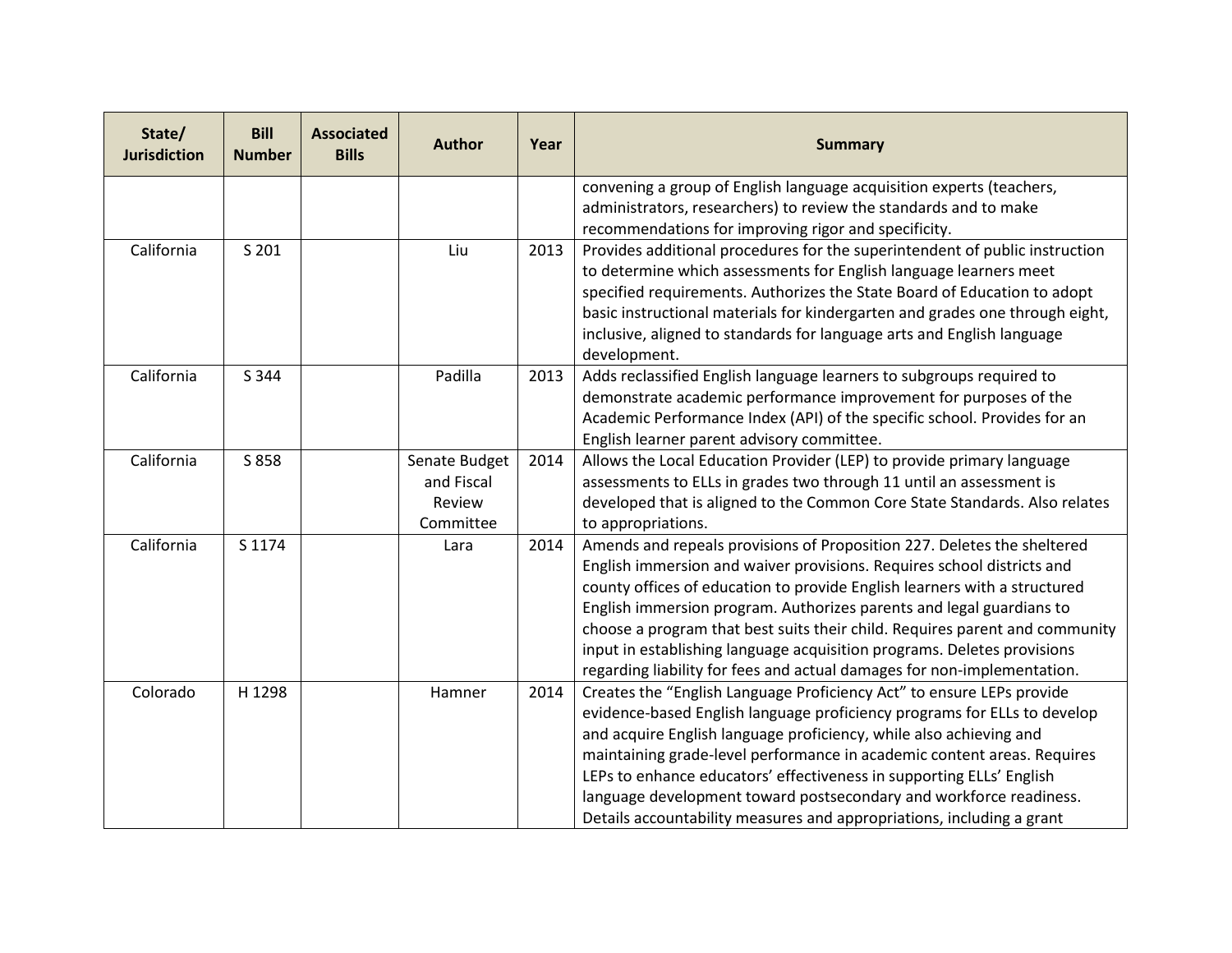| State/<br><b>Jurisdiction</b> | <b>Bill</b><br><b>Number</b> | <b>Associated</b><br><b>Bills</b> | <b>Author</b>                                                                        | Year | <b>Summary</b>                                                                                                                                                                                                                                                                                                                                                                                                                                                                                                                                  |
|-------------------------------|------------------------------|-----------------------------------|--------------------------------------------------------------------------------------|------|-------------------------------------------------------------------------------------------------------------------------------------------------------------------------------------------------------------------------------------------------------------------------------------------------------------------------------------------------------------------------------------------------------------------------------------------------------------------------------------------------------------------------------------------------|
|                               |                              |                                   |                                                                                      |      | program. Creates the Professional Development and Student Support<br>Program, which will provide \$27 million in funding for ELLs.                                                                                                                                                                                                                                                                                                                                                                                                              |
| Colorado                      | H 1376                       |                                   | <b>Buckner</b>                                                                       | 2014 | Requires the Department of Education to create an annual core course level<br>participation and performance report to identify student opportunity gaps;<br>include information on student participation in each core course level and<br>student proficiency levels on statewide assessments disaggregated by<br>student groups including ethnicity, socio-economic status, English language<br>proficiency, disability and gifted and talented; requires a report to be<br>published on the department's website; and makes an appropriation. |
| Connecticut                   | H 6384                       |                                   | Joint<br>Committee on<br>Education                                                   | 2013 | Creates a plan aimed to reduce the misidentification of ELLs for special<br>education services by improving reading assessments and interventions for<br>students in kindergarten to grade three.                                                                                                                                                                                                                                                                                                                                               |
| Connecticut                   | S 18                         |                                   | Joint<br>Committee on<br>Higher<br><b>Education and</b><br>Employment<br>Enhancement | 2014 | Pertains to a loan reimbursement program for pre-service teachers<br>specializing in the field of bilingual education or teachers of English to<br>speakers of other languages.                                                                                                                                                                                                                                                                                                                                                                 |
| Florida                       | EO 13-<br>276                |                                   |                                                                                      | 2013 | Directs the commissioner to recommend resubmission of the Elementary<br>and Secondary Education Act (ESEA) waiver, making clear Florida will not<br>comply with terms regarding the English Language Learner (ELL) and English<br>as a Second Language (ESOL) student achievement measures in the school<br>accountability system.                                                                                                                                                                                                              |
| Hawaii                        | <b>SCR 147</b>               | SR 107<br>(Tokuda)                | Tokuda                                                                               | 2013 | Requests the Board of Education, to create a coalition to address the issue of<br>developing assessments required by the No Child Left Behind Act (NCLB) in<br>the Hawaiian language for Hawaiian language immersion students to more<br>accurately measure academic achievement.                                                                                                                                                                                                                                                               |
| lowa                          | SF 2347                      |                                   |                                                                                      | 2014 | Establishes the English Language Literacy Grant Program and appropriates<br>funding directly to districts; requires priority in issuing grants be given to<br>school districts with the highest percentage of students identified as limited<br>English proficient (LEP) or to school districts that have large numbers of                                                                                                                                                                                                                      |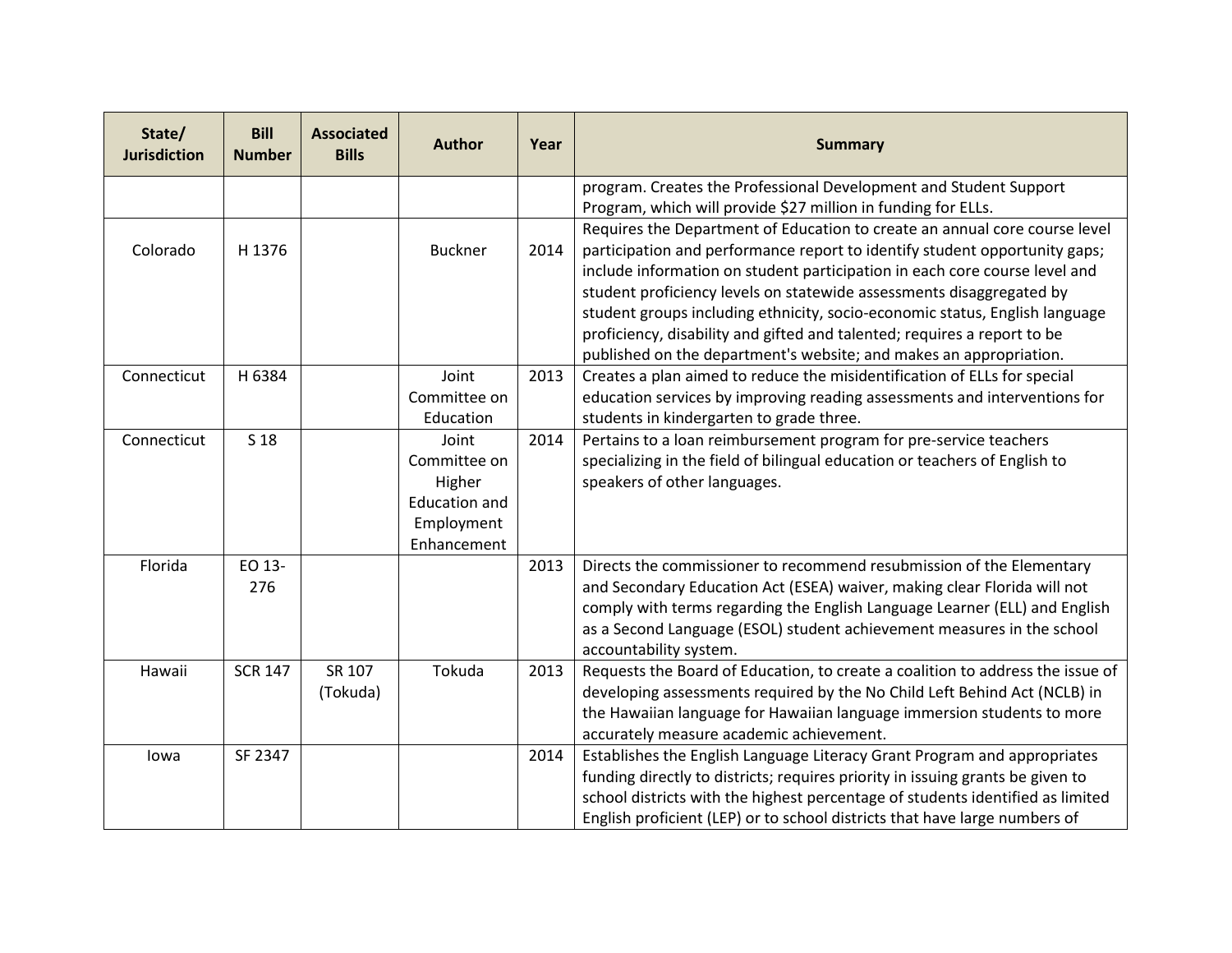| State/<br><b>Jurisdiction</b> | <b>Bill</b><br><b>Number</b> | <b>Associated</b><br><b>Bills</b> | <b>Author</b>                        | Year | <b>Summary</b>                                                                                                                                                                                                                                                                                                                                                                                                                                                                                          |
|-------------------------------|------------------------------|-----------------------------------|--------------------------------------|------|---------------------------------------------------------------------------------------------------------------------------------------------------------------------------------------------------------------------------------------------------------------------------------------------------------------------------------------------------------------------------------------------------------------------------------------------------------------------------------------------------------|
|                               |                              |                                   |                                      |      | students determined to be LEP. A grant may be awarded for a period of up<br>to three years.                                                                                                                                                                                                                                                                                                                                                                                                             |
| Illinois                      | H 1868                       | H 490<br>(Davis)                  | Unes                                 | 2013 | Concerns educator licensing; specifically denotes the requirements for<br>transitional bilingual educator and second language acquisition<br>endorsements.                                                                                                                                                                                                                                                                                                                                              |
| Illinois                      | H 5160                       |                                   | Durkin                               | 2014 | Any student who has been enrolled in a state approved bilingual education<br>program less than three cumulative academic years may take an<br>accommodated limited English proficient student academic content<br>assessment, as determined by the State Board of Education, if the student's<br>lack of English, as determined by an English language proficiency test, would<br>keep the student from understanding the regular state test; provides case-<br>by-case extensions for two years after. |
| Illinois                      | H5330                        |                                   | Chapa-LaVia                          | 2014 | Concerns a task force assembled to review standardized testing; appoints<br>one bilingual educator to said task force for the purpose of highlighting the<br>needs and experiences of ELLs.                                                                                                                                                                                                                                                                                                             |
| Illinois                      | S 2199                       |                                   | Frerichs                             | 2013 | Pertains to educator preparation and testing; requires school service<br>personnel prepared by out-of-state programs to meet the same<br>requirements concerning courses in instructional strategies for ELLs as in-<br>state candidates and have completed a minimum of one course in<br>instructional strategies for ELLs.                                                                                                                                                                            |
| Illinois                      | S 3412                       |                                   | <b>Steans</b>                        | 2014 | Pertains to the participation of English language learners in the state<br>assessments, exempting those students who have been enrolled in school<br>less than 12 months. Includes appropriations for accommodations and<br>language supports. Prescribes guidelines for assessment development and<br>scoring to be fair, reliable and valid.                                                                                                                                                          |
| Massachusetts                 | H3538                        |                                   | Report of<br>Conference<br>Committee | 2013 | Pertains to funding; the board is to identify the ELL target population for<br>services and demonstrate the capacity of the city to provide data and<br>cooperate with the independent evaluator of the grant program.                                                                                                                                                                                                                                                                                  |
| Michigan                      | H 5314                       | S 80<br>(Hansen)                  | Rogers                               | 2014 | Pertains to specific appropriations for English language learners through the<br>language acquisition state grant funds.                                                                                                                                                                                                                                                                                                                                                                                |
|                               |                              |                                   |                                      |      | Requires Head Start programs to employ culturally -relevant early                                                                                                                                                                                                                                                                                                                                                                                                                                       |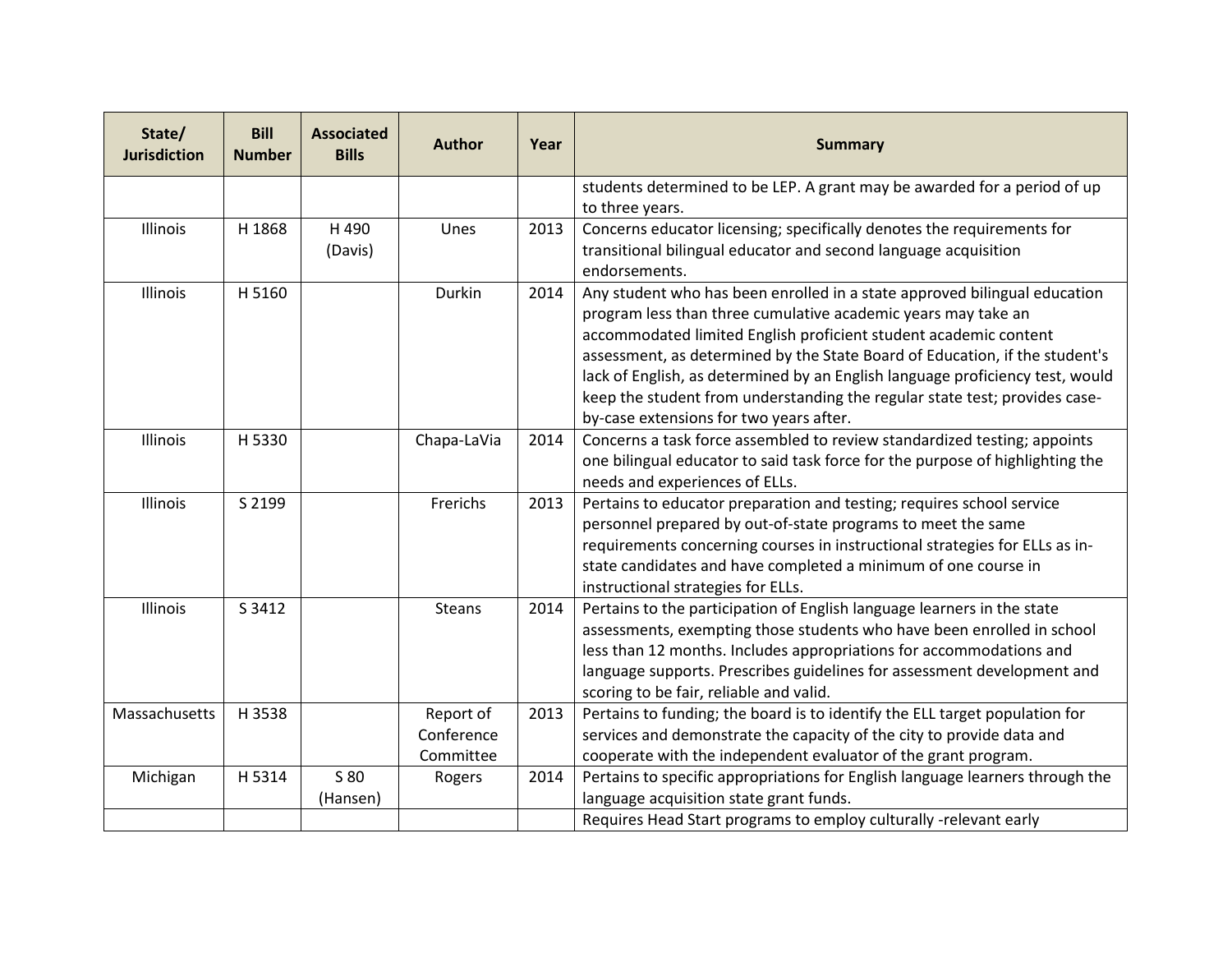| State/<br><b>Jurisdiction</b> | <b>Bill</b><br><b>Number</b> | <b>Associated</b><br><b>Bills</b> | <b>Author</b>                    | Year | <b>Summary</b>                                                                                                                                                                                                                                                                                                                                                                                                                                                                                                      |
|-------------------------------|------------------------------|-----------------------------------|----------------------------------|------|---------------------------------------------------------------------------------------------------------------------------------------------------------------------------------------------------------------------------------------------------------------------------------------------------------------------------------------------------------------------------------------------------------------------------------------------------------------------------------------------------------------------|
| Minnesota                     | H 2397                       |                                   | Mariani                          | 2014 | literacy development approaches, collect literacy data to monitor<br>progress, and provide reading instruction specific to the needs of ELLs.<br>Requires school readiness programs to assess children's language skills to<br>improve program planning and implementation, and ensure teachers are<br>knowledgeable in native and English language development. Also known as<br>the LEAPS (Learning for English Academic Proficiency and Success) Act.                                                            |
| Nevada                        | S 504                        |                                   | Senate<br>Education<br>Committee | 2013 | Creates the English Mastery Council; prescribes council membership and<br>duties; requires the board of trustees of each school district to develop a<br>policy for the instruction of English language acquisition to pupils who are<br>limited English proficient; requires certain reports on the achievement and<br>proficiency of such pupils; and requires the Commission on Professional<br>Standards in Education to adopt regulations prescribing an endorsement to<br>teach English as a second language. |
| New Jersey                    | A 3334                       | S 2224<br>(Ruiz)                  | Prieto                           | 2014 | Pertains to inclusion of the percentage of limited English proficient students<br>on a school's report card.                                                                                                                                                                                                                                                                                                                                                                                                        |
| <b>New Mexico</b>             | H 541                        |                                   | Miera                            | 2013 | Enacts a new section of the Bilingual Multicultural Education Act to create an<br>advisory council that shall advise the department on implementation of the<br>provisions of the Bilingual Multicultural Education Act and on all matters<br>related to the education of linguistically and culturally diverse students. The<br>council is to consist of 12 members who are proficient in one or more<br>languages other than English.                                                                             |
| New York                      | S 6353                       |                                   | Office of the<br>Governor        | 2014 | Appropriates funding for development of grants related to bilingual<br>education.                                                                                                                                                                                                                                                                                                                                                                                                                                   |
| New York                      | S 6356                       | A 8556                            | Office of the<br>Governor        | 2014 | Pertains to allowing English language learners to be assessed with a state-<br>administered assessment that measures the English language development<br>of such students rather than the English language arts exam for their first<br>two years of enrollment; also ensures accountability for the performance of<br>such students in appropriate ways.                                                                                                                                                           |
| New York                      | A 8436                       |                                   | O'Donnell                        | 2014 | Relates to vacancies on the Community District Education Council; develops<br>selection procedures for community council members who shall attempt to<br>ensure membership that reflects a representative cross-section of the                                                                                                                                                                                                                                                                                      |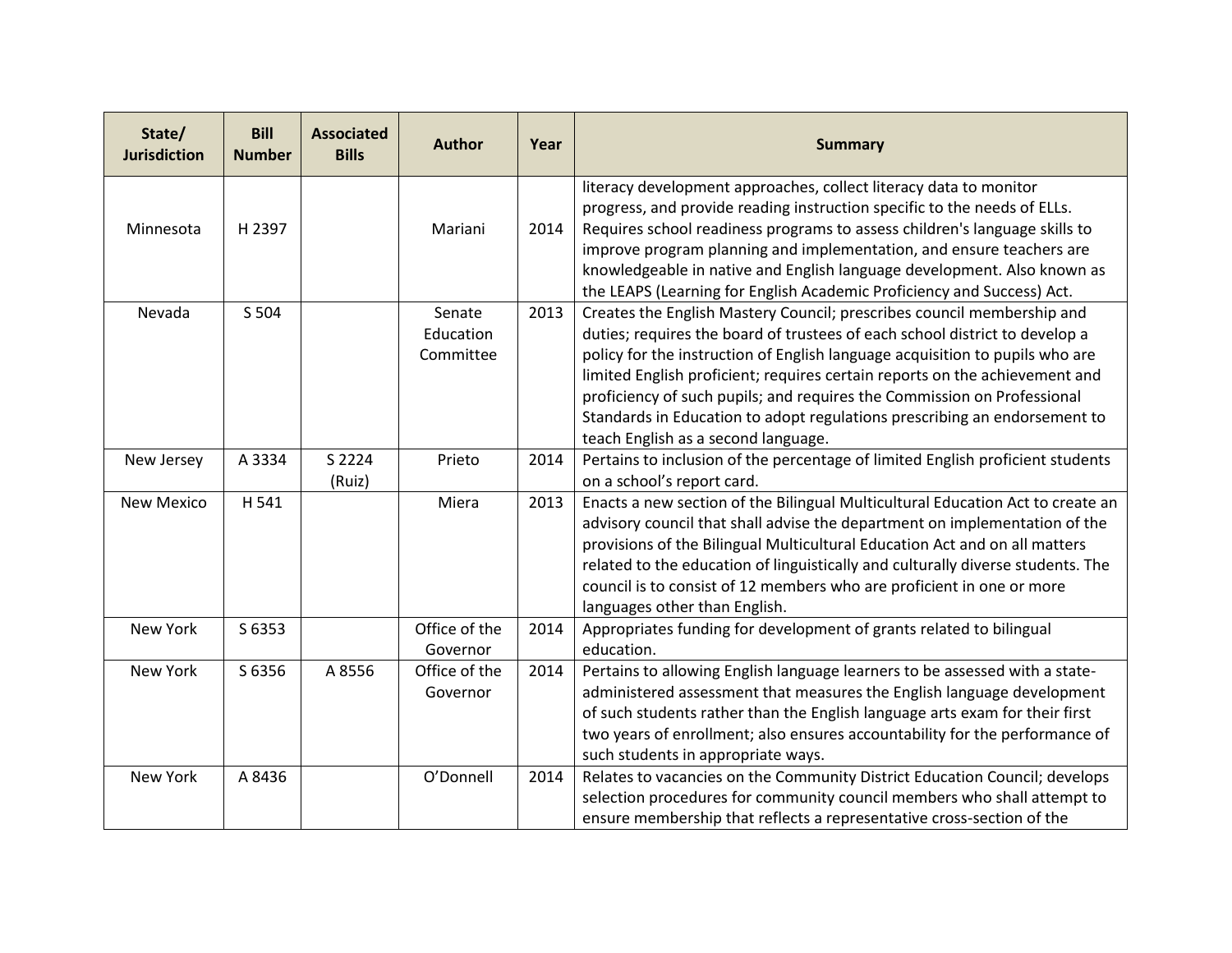| State/<br><b>Jurisdiction</b> | <b>Bill</b><br><b>Number</b> | <b>Associated</b><br><b>Bills</b> | <b>Author</b>  | Year | <b>Summary</b>                                                                                                                                                                                                                                                                                                              |
|-------------------------------|------------------------------|-----------------------------------|----------------|------|-----------------------------------------------------------------------------------------------------------------------------------------------------------------------------------------------------------------------------------------------------------------------------------------------------------------------------|
|                               |                              |                                   |                |      | communities within the school district and diversity of the student<br>population, including parents of students who are ELLs or who are ELLs<br>themselves.                                                                                                                                                                |
| Ohio                          | H 59                         |                                   | Amstutz        | 2013 | Pertains to the standards required for the instruction of English language<br>learners, closing the achievement gap, and assessment exemptions for ELLs<br>enrolled in U.S. schools less than one year.                                                                                                                     |
| Ohio                          | H483                         |                                   | Amstutz        | 2014 | Categorizes limited English proficient students into three levels based on<br>language skills and details funding mechanisms for the three levels.                                                                                                                                                                          |
| Ohio                          | H487                         |                                   | <b>Brenner</b> | 2014 | Pertains to assessment for limited English proficient students; exempts<br>students enrolled in U.S. schools less than one year from taking statewide<br>test; and details accommodations.                                                                                                                                  |
| Ohio                          | S <sub>21</sub>              |                                   | Lehner         | 2013 | Pertains to literacy assessment, retention and promotion; retention will not<br>apply if the student is a limited English proficient student who has been<br>enrolled in U.S. schools for less than three full school years and has had less<br>than three years of instruction in an English as a second language program. |
| Oklahoma                      | H 2548                       |                                   | Nelson         | 2014 | Concerns teacher licensure/testing; allows the teacher candidate to<br>complete the competency examination in his or her native language in cases<br>where the teacher candidate is employed or has been offered employment<br>in a foreign language immersion program.                                                     |
| Pennsylvania                  | H 278                        |                                   | <b>Baker M</b> | 2014 | Pertains to the budget; details the multiplication factor for determining<br>additional appropriations for English language learners in the education<br>budget.                                                                                                                                                            |
| Pennsylvania                  | H 1141                       |                                   | Saylor         | 2013 | Pertains to the budget of the English language learner high-incidence<br>supplement calculation.                                                                                                                                                                                                                            |
| Pennsylvania                  | H 1738                       |                                   | O'Neill        | 2014 | Establishes the Basic Education Funding Commission to review and make<br>recommendations related to basic education funding; specifies the<br>identification of English language learner students in districts.                                                                                                             |
| Rhode Island                  | H 8363                       | S 2059                            | Amore          | 2014 | Pertains to testing; removes the New England Common Assessment Program<br>(NECAP) as the state assessment required for graduating from high school<br>because the test disproportionately disadvantages English language learners<br>who suffer most from "summer learning loss."                                           |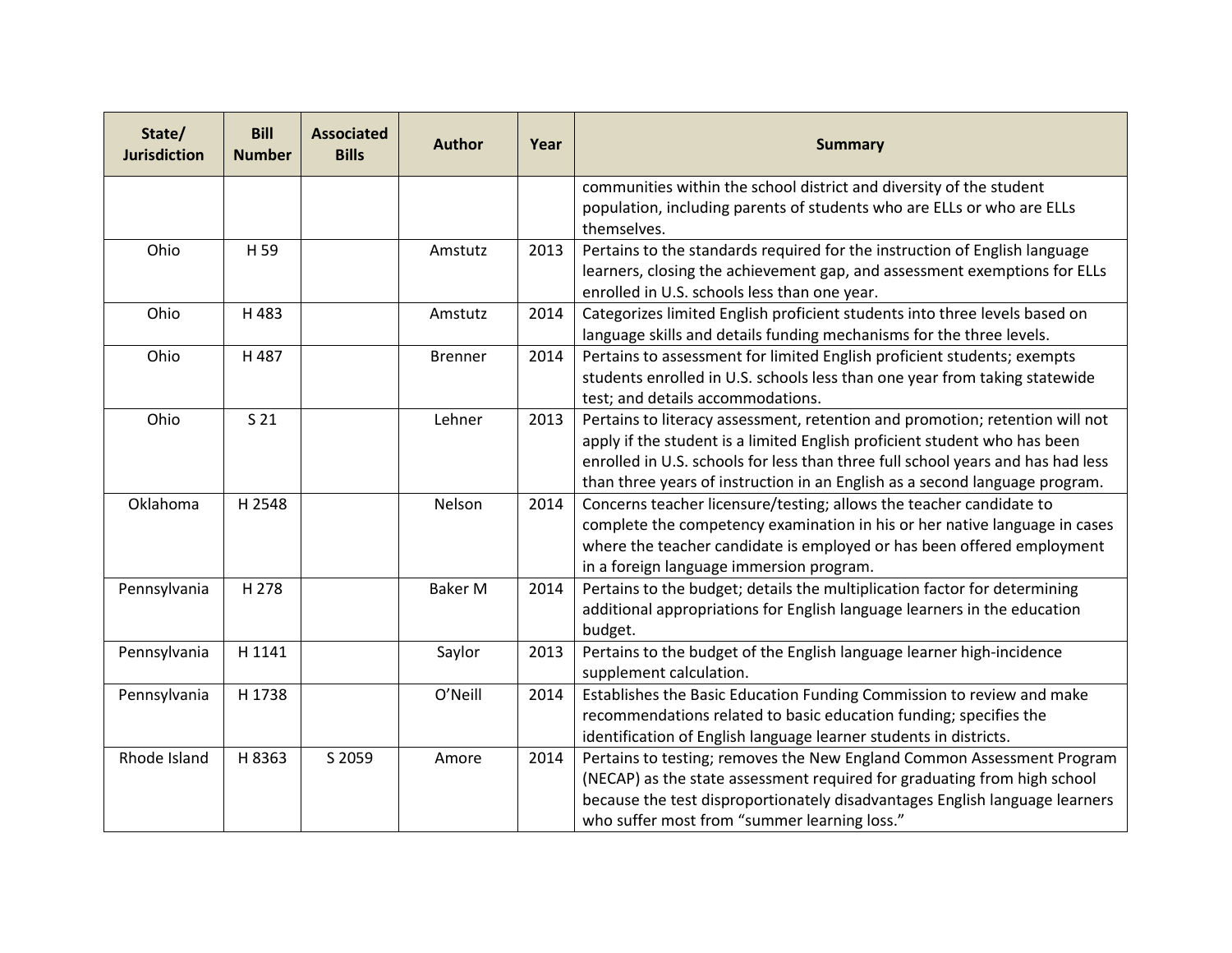| State/<br><b>Jurisdiction</b> | <b>Bill</b><br><b>Number</b> | <b>Associated</b><br><b>Bills</b> | <b>Author</b> | Year | <b>Summary</b>                                                                                                                                                                                                                                                                                                                                                                                                                                                                                                                                                                                                     |
|-------------------------------|------------------------------|-----------------------------------|---------------|------|--------------------------------------------------------------------------------------------------------------------------------------------------------------------------------------------------------------------------------------------------------------------------------------------------------------------------------------------------------------------------------------------------------------------------------------------------------------------------------------------------------------------------------------------------------------------------------------------------------------------|
| South Dakota                  | S 235                        |                                   | Brown         | 2013 | Pertains to the secretary of the Department of Education, who shall<br>authorize and disburse money from the workforce education fund to fund<br>the state's share of the limited English proficiency adjustment as calculated<br>by §§ 13-13-10.1 and 13-13-73 for state fiscal years 2014, 2015 and 2016.                                                                                                                                                                                                                                                                                                        |
| Texas                         | 19 TAC<br>101.<br>1005       |                                   |               | 2013 | Pertains to the exemption of certain qualifying ELL refugees from being<br>administered the state assessments of academic readiness in grades three<br>through eight.                                                                                                                                                                                                                                                                                                                                                                                                                                              |
| Texas                         | H 642                        |                                   | Patrick       | 2013 | Requires that continuing education requirements for a classroom teacher<br>must provide that not more than 25 percent of the training required every<br>five years include instruction regarding educating diverse student<br>populations including students of limited English proficiency, among other<br>topics.                                                                                                                                                                                                                                                                                                |
| Texas                         | S 377                        |                                   | Lucio         | 2013 | Relates to the determination of certain exemptions from the administration<br>of state assessment instruments to public school students; unless a student<br>is enrolled in a school in the United States for a period of at least 60<br>consecutive days during a year, the student may not be considered to be<br>enrolled in a U.S. school for that year.                                                                                                                                                                                                                                                       |
| Utah                          | S 148                        |                                   | Adams         | 2014 | Sets the eligibility for participation in the UPSTART home-based educational<br>technology program at 185 percent of the federal poverty level. Requires the<br>State Board of Education to issue requests for proposals for the program at<br>the end of the pilot period. Requires the board to award grants to<br>contractors based on factors such as results from an independent<br>evaluation, provider experience and program cost. Requires contractors to<br>give priority to children from low-income families and preschool children<br>who are English language learners. Extends the program to 2019. |
| Virginia                      | H 5001a                      | H 5001b                           | Jones         | 2014 | To provide flexibility in the instruction of English language learners who have<br>limited English proficiency and who are at risk of not meeting state<br>accountability standards, school divisions may use state and local funds from<br>the SOQ Prevention, Intervention, and Remediation account to employ<br>additional ELL teachers to provide instruction to identified LEP students.                                                                                                                                                                                                                      |
| Washington                    | H 1709                       |                                   | Dahlquist     | 2014 | Requires submission of a feasibility study for development of a state foreign                                                                                                                                                                                                                                                                                                                                                                                                                                                                                                                                      |